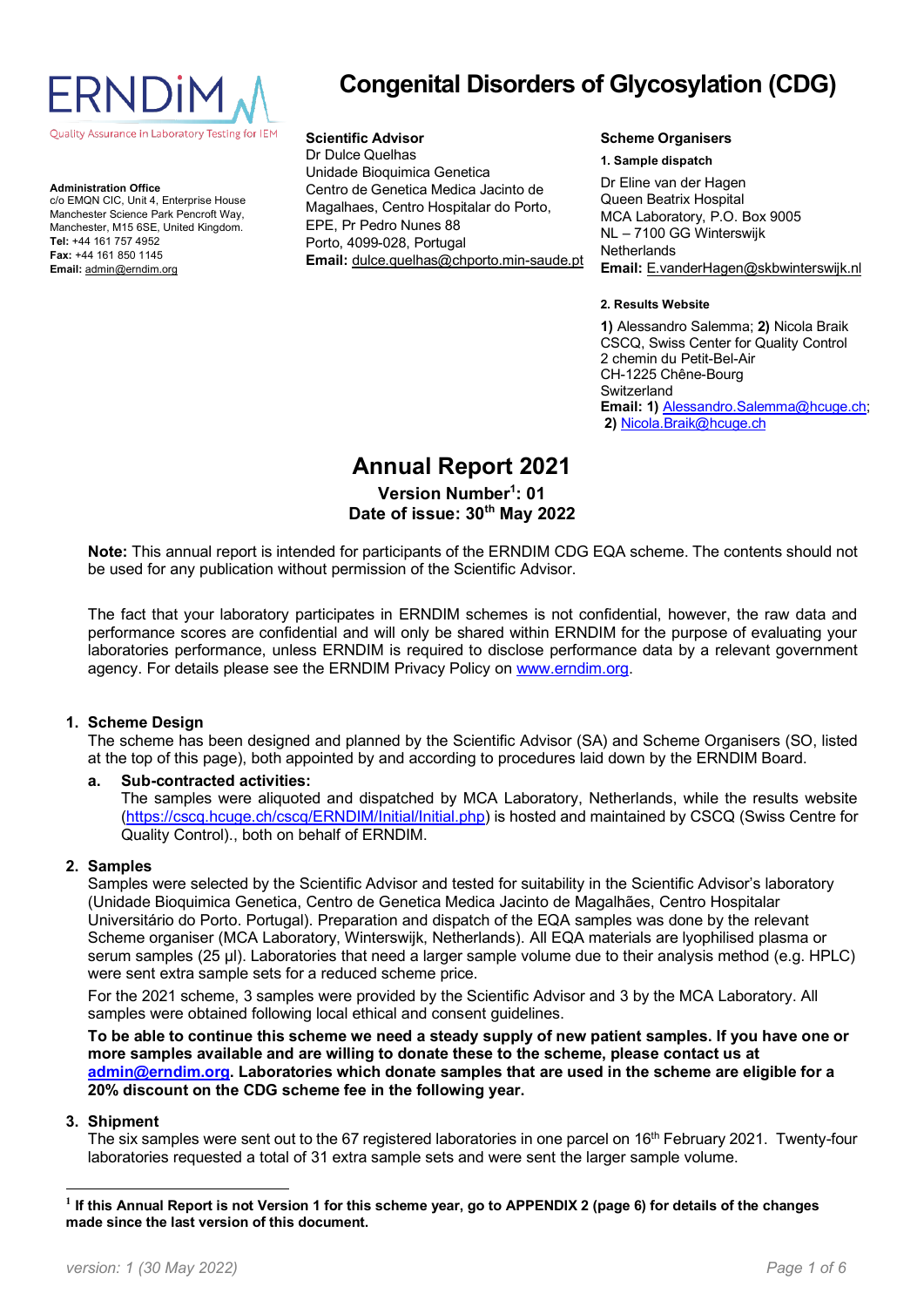

# **4. Receipt of results**

Results were submitted to an online results website [\(cscq.hcuge.ch/cscq/ERNDIM/\)](https://cscq.hcuge.ch/cscq/ERNDIM/Initial/Initial.php) which is hosted and maintained by CSCQ. The submission deadlines for the first round (samples CDG-PP-2021-A, -B and -C) and second round (samples CDG-PP-2021-D, -E and -F) were 24<sup>th</sup> May 2021 and 4<sup>th</sup> October 2021 respectively. Overall, 62/67 (93%) registered participants submitted results for the 2021 scheme: 61 (91%) laboratories submitted results on time for both submission rounds. One lab (1.5%) only submitted results for the first round. While a separate five laboratories (7.5%) failed to make a return on either submission round; of these two withdrew from the scheme.

# **5. Scoring scheme**

In agreement with ERNDIM rules, we applied a scoring system of 2+2:

**Item C**: technical aspects: 1 point for identification of an abnormal profile and 1 point for correct identification of the profile as type I or II.

**Item D**: diagnostic suggestions: This section should be filled for scoring. Just referring to a specialised lab is insufficient. If required, advice can be obtained from a reference laboratory or in collaboration with a clinical colleague. For normal profiles 2 points are scored. For abnormal profiles, comments should be made on the possibility of the presence of a secondary cause in light of the clinical indication. In addition, the right suggestions should be made for the next step in the diagnostic process that eventually will lead to the genetic defect. Scoring for this part is not so straightforward, but we tried to keep it as consistent as possible. The maximum score achievable with full submission for all samples is 24, while a maximum of 12 points are available for labs that only submitted results for the first or second round. The level for satisfactory performance is 17 points. Laboratories that participate only in one circulation can achieve satisfactory performance with 8 points, however for the 2022 scheme onwards labs that only submit results for one submission rounds will be classed as partial submitters, see section [7](#page-3-0) [\(Preview of the 2022](#page-3-0) scheme) for further details. For the 2014 scheme onwards, another criterion for satisfactory performance is the absence of any "critical error", which is defined as an error resulting from seriously misleading analytical findings and/or interpretations with serious clinical consequences for the patient. For the 2021 CDG scheme, 3 critical errors were identified. These were agreed at the meeting of the Scientific Advisory Board on 25<sup>th</sup> and 26<sup>th</sup> November 2021.

# **a. Appeals**

If your laboratory has been assigned poor performance in the 2021 scheme and you wish to appeal against this classification, please use the link given in the Performance Support letter you received to submit your appeal request. The online form should be completed with full details of the reason for your appeal and submitted within one month of receiving your Performance Support Letter. Please note that only appeals submitted using the online response form will be considered.

# **6. Results of samples and evaluation of reporting**

The shipped samples were from (CDG) patients and from controls and from a confirmed individual with alcohol abuse. The final results of the six samples with respect to CDG are summarized in Table 1 below.

| <b>Sample</b> | Clinical information (age, sex, phenotype)                                                  | <b>Diagnosis</b> |  |  |  |  |  |
|---------------|---------------------------------------------------------------------------------------------|------------------|--|--|--|--|--|
| CDG-PP-2021-A | F, 40 yrs, increased transaminases, gGT                                                     | Alcohol abuse    |  |  |  |  |  |
| CDG-PP-2021-B | M, 8 yrs, intellectual disability, macrocephaly, hypertelorism, truncal<br>obesity          |                  |  |  |  |  |  |
| CDG-PP-2021-C | M, 4 yrs, intellectual disability, epilepsy                                                 | Normal sample    |  |  |  |  |  |
| CDG-PP-2021-D | F, 20yrs, type 1 diabetes, severe scoliosis and<br>membranoproliferative glomerulonephritis | SLC37A4-CDG      |  |  |  |  |  |
| CDG-PP-2021-E | M, 21yrs, growth deficiency, minor neurological involvement, minor<br>facial dysmorphism    | SLC35A2-CDG      |  |  |  |  |  |
| CDG-PP-2021-F | F, 10 yrs, cataract, dysmorphic features, hepatomegaly                                      | Normal sample    |  |  |  |  |  |

**Table 1:** Samples in the 2021 scheme

All submitted results are treated as confidential information and are only shared with ERNDIM approved persons for the purposes of evaluation and reporting.

For the laboratories that reported their method (62/67), Isofocusing was the method employed most often (22/62), followed by CE (17/62), HPLC (12/62), Mass Spectrometry (6/62) and Other (5/62).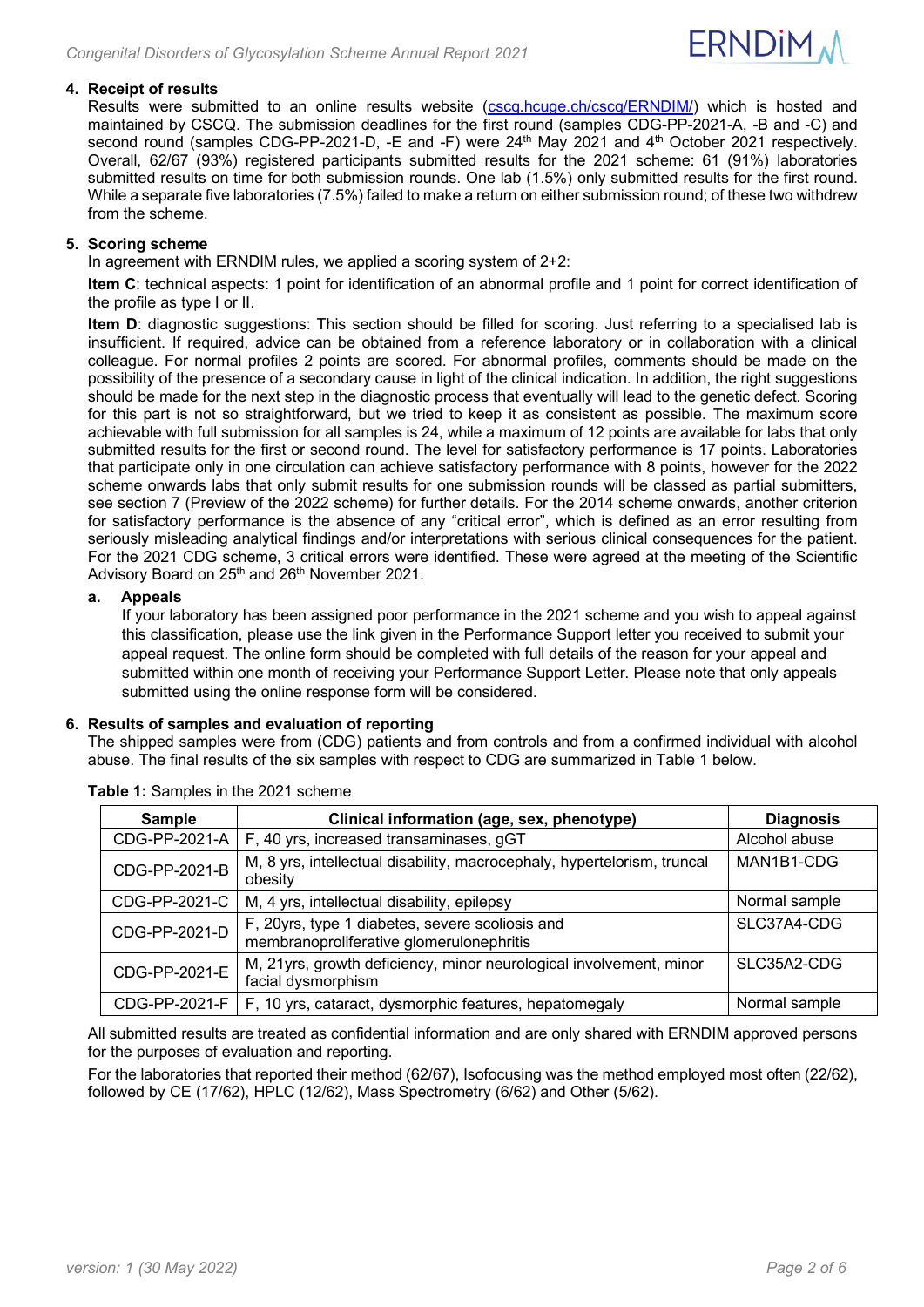

# **Table 2:** Scoring of samples in the 2021 scheme

| <b>Sample</b> | No of returns | <b>Technical Aspects (%)</b> | Diagnostic Suggestions (%) | Total (%) |
|---------------|---------------|------------------------------|----------------------------|-----------|
| CDG-PP-2021-A | 62            | 94%                          | 96%                        | 95%       |
| CDG-PP-2021-B | 62            | 97%                          | 98%                        | 97%       |
| CDG-PP-2021-C | 62            | 100%                         | 100%                       | 100%      |
| CDG-PP-2021-D | 61            | 95%                          | 97%                        | 96%       |
| CDG-PP-2021-E | 61            | 94%                          | 96%                        | 95%       |
| CDG-PP-2021-F | 61            | 99%                          | 99%                        | 99%       |

**Table 3: Distribution of scores** (for labs that submitted sufficient results for performance to be assessed)

| <b>Total Score</b> | No of labs |
|--------------------|------------|
| <60%               | 0          |
| $60 - 69.9%$       | 1          |
| $70 - 79.9%$       | 3          |
| $80 - 89.9%$       | 3          |
| $90 - 99.9\%$      | 5          |
| 100%               | 50         |
| <b>Total</b>       | 62         |

The full anonymised results for all labs that submitted results are given in [APPENDIX 1](#page-4-0) on page [5](#page-4-0) of this report.

# **CDG-PP-2021-A: Alcohol abuse**

Many laboratories reported this sample as abnormal and indicated a mild type I profile. However, in some cases (due to mild sialic acid loss), a CDG-II and mixed profile was indicated. This sample is from an individual with chronic alcohol use. This is known as a secondary cause for (mild) CDG-I profiles. The clinical indication of an adult patient that could also fit very well with an adult case of PMM2-CDG or MPI-CDG, since several case reports have been published with near-normal transferrin glycosylation and abnormal liver enzymes. It is unclear if the clinical condition of the current individual was related to the alcohol abuse or was unrelated. The Total Proficiency score was of 95%, representing a stabilized result when compared with former year's score.

A normal profile interpretation of this sample, without additional Diagnostic Suggestions, was considered a critical error by the Scientific Advisory Board (SAB).

#### **CDG-PP-2021-B: MAN1B1-CDG**

A type 2 profile was identified by nearly all laboratories and interpreted as abnormal by nearly all as well, resulting in a total proficiency score of 97%. The pattern was a classical type one pattern and no major differences were noticed when comparing the performance of different methods.

The clinical symptoms are however rather suggestive for MAN1B1-CDG. Therefore, in case of interpretation of a profile as CDG-II, a neuraminidase treatment should be performed to exclude transferrin polymorphism. Identification of the profile as abnormal and indicating MAN1B1-CDG/CDG II as a possible diagnosis and suggestion for NGS/WES should be included for full scoring.

A normal profile interpretation of this sample, without additional Diagnostic Suggestions, was considered a critical error by the SAB.

#### **CDG-PP-2021-C: Control**

All laboratories reported this sample as normal resulting in a proficiency score of 100%.

#### **CDG-PP-2021-D: SLC37A4-CDG**

A type 2 profile was identified by nearly all laboratories and interpreted as abnormal by nearly all as well, resulting in a proficiency score of 96%. The first step would be to confirm an eventual protein polymorphism using neuraminidase treatment on the suspected sample or collecting serum sample from the parents for transferrin IEF pattern confirmation. If a transferrin polymorphism is excluded, diagnostic should proceed by glycan analysis and a molecular genetics approach based on NGS panel technology for CDG.

Nevertheless, a PubMed search linked the clinical phenotype with the paper "SLC37A4-CDG: Second patient" Wilson MP et al. JIMD Rep. 2021 Jan 6;58(1):122-128, so probably a direct Sanger sequencing could also be the first approach.

#### **CDG-PP-2021-E: SLC35A2-CDG**

A type 2 profile was identified by nearly all laboratories and interpreted as abnormal by nearly all as well, resulting in a proficiency score of 95%. The first step would be to confirm an eventual protein polymorphism using neuraminidase treatment on the suspected sample or collecting serum sample from the parents for transferrin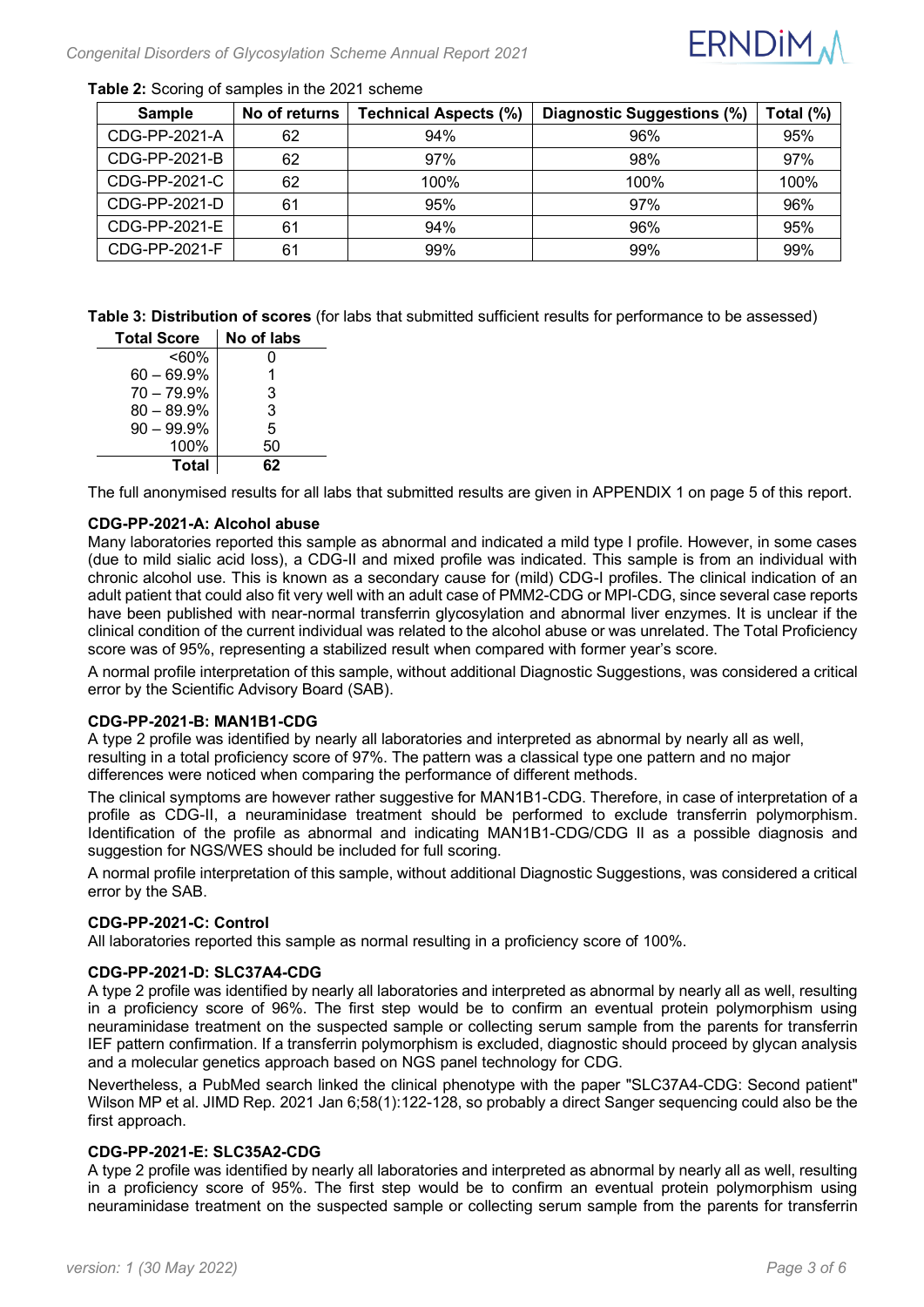

IEF pattern confirmation. If a transferrin polymorphism is excluded, diagnostic should proceed by glycan analysis and a molecular genetics approach based on NGS panel technology for CDG.

Although an atypical male patient in a x-linked disorder, recent papers with male SLC35A2-CDG refers to similar clinical phenotype (Vals MA et al. Clinical, neuroradiological, and biochemical features of SLC35A2-CDG patients. J Inherit Metab Dis. 2019 May;42(3):553-564. doi: 10.1002/jimd.12055), so a direct Sanger sequencing could also be the first approach.

A normal profile interpretation of this sample, without additional Diagnostic Suggestions, was considered a critical error by the SAB.

# **CDG-PP-20121-F: Control**

Nearly all laboratories reported this sample as normal resulting in a proficiency score of 99%.

# <span id="page-3-0"></span>**7. Preview of the 2022 scheme**

To bring this scheme into line with the other ERNDIM qualitative schemes, **for the 2022 scheme onwards participants that submit results for 3 or fewer samples in a scheme year will be classed as partial submitters and their performance will not be evaluated**. **This information has been included in the 2022 CDG scheme instructions.**

We had planned to introduce this for the 2021 scheme however this information was mistakenly not included in the 2021 scheme instructions, so we have delayed the introduction of this policy to the 2022 scheme.

Partial submitters receive a formal Non-submitter letter notifying them of this status and their certificate of participation shows them as not submitting results for the relevant scheme. As the number of participants in the CDG scheme are limited due to the nature of the EQA samples, ERNDIM reserves the right to exclude participants that are classed as partial/non-submitters for 2 out of 3 registered years (i.e. persistent partial and non-submitters) from the scheme.

# **8. Questions, Comments and Suggestions**

If you have any questions, comments or suggestions in addition to specific user comments please contact the ERNDIM Administration Office [\(admin@erndim.org\)](mailto:admin@erndim.org).

# **9. Confidentiality Statement**

This annual report is intended for participants of the ERNDIM Congenital Disorders of Glycosylation scheme. The contents of this report or data derived from the use or analysis of ERNDIM EQA materials must not be used in written publications or oral presentations unless the explicit prior consent of ERNDIM has been granted.

La Cluite

**Dr Dulce Quelhas Scientific Advisor**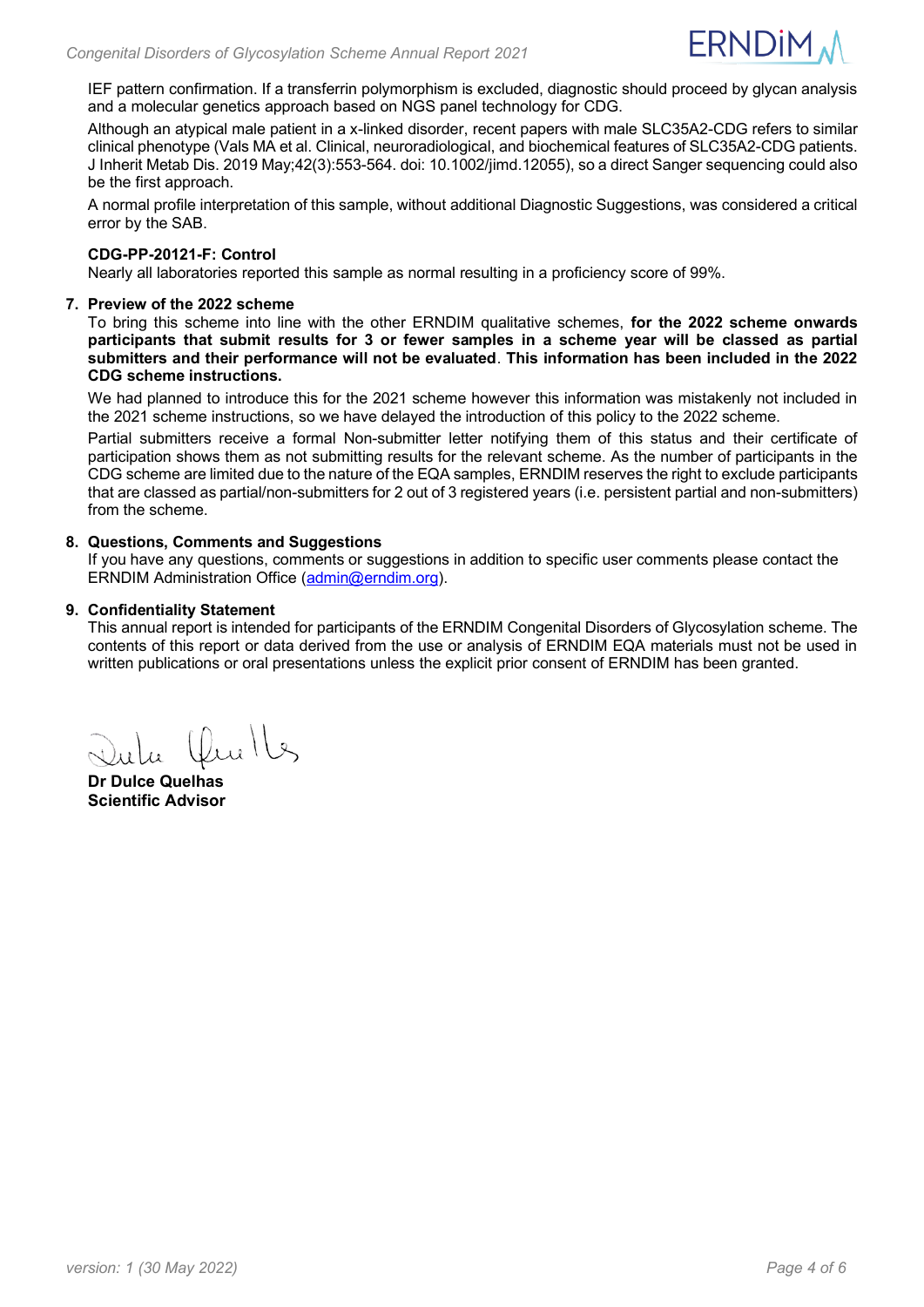

# <span id="page-4-0"></span>**APPENDIX 1. Detailed scores for submitting laboratories**

| 2021                       | Technical, item C |                |                |                |                | Advice, item D |              |                |                |                |                |                |                |                 |                                   |
|----------------------------|-------------------|----------------|----------------|----------------|----------------|----------------|--------------|----------------|----------------|----------------|----------------|----------------|----------------|-----------------|-----------------------------------|
| Sample ID                  | A                 | В              | $\mathbf C$    | D              | E              | F              |              | A              | В              | $\mathbf c$    | D              | E              | F              |                 |                                   |
| Average<br>score<br>Lab ID | 1.87              | 1.94           | 2.00           | 1.90           | 1.89           | 1.98           | <b>Total</b> | 1.92           | 1.95           | 2.00           | 1.93           | 1.92           | 1.98           | <b>Total</b>    | <b>Total</b><br>score<br>(max 24) |
| 1                          | $\overline{2}$    | $\overline{2}$ | $\overline{2}$ | $\overline{2}$ | $\overline{2}$ | $\overline{2}$ | 12           | $\overline{2}$ | $\overline{2}$ | $\overline{2}$ | $\overline{2}$ | $\overline{2}$ | $\overline{2}$ | 12              | 24                                |
| $\overline{c}$             | $\overline{2}$    | $\overline{2}$ | $\overline{2}$ | $\overline{2}$ | $\overline{2}$ | $\overline{a}$ | 12           | $\overline{2}$ | $\overline{2}$ | $\overline{2}$ | $\overline{2}$ | $\overline{2}$ | $\overline{2}$ | 12              | 24                                |
| 3                          | $\overline{2}$    | $\overline{2}$ | $\overline{2}$ | $\overline{2}$ | $\mathbf 0$    | 1              | 9            | $\overline{2}$ | $\overline{2}$ | $\overline{2}$ | $\overline{2}$ | $\mathbf{0}$   | $\mathbf{1}$   | 9               | 18                                |
| $\overline{\mathbf{4}}$    | $\overline{2}$    | $\overline{2}$ | $\overline{2}$ | $\overline{2}$ | $\overline{2}$ | $\overline{a}$ | 12           | $\overline{2}$ | $\overline{2}$ | $\overline{2}$ | $\overline{2}$ | $\overline{2}$ | $\overline{2}$ | 12              | 24                                |
| 5                          | $\overline{2}$    | $\overline{2}$ | $\overline{2}$ | $\overline{2}$ | $\overline{2}$ | $\overline{2}$ | 12           | $\overline{2}$ | $\overline{2}$ | $\overline{2}$ | $\overline{2}$ | $\overline{2}$ | $\overline{2}$ | 12              | 24                                |
| 6                          | $\overline{2}$    | $\overline{2}$ | $\overline{2}$ | $\overline{2}$ | $\overline{2}$ | $\overline{2}$ | 12           | $\overline{2}$ | $\overline{2}$ | $\overline{2}$ | $\overline{2}$ | $\overline{2}$ | $\overline{2}$ | 12              | 24                                |
| 7                          | $\overline{2}$    | $\overline{2}$ | $\overline{2}$ | $\overline{1}$ | $\mathbf 0$    | $\overline{2}$ | 9            | $\overline{2}$ | $\overline{2}$ | $\overline{2}$ | $\overline{2}$ | $\overline{2}$ | $\overline{2}$ | 12              | 21                                |
| 8                          | $\overline{2}$    | $\overline{2}$ | $\overline{2}$ | $\overline{2}$ | $\overline{2}$ | $\overline{a}$ | 12           | $\overline{2}$ | $\overline{2}$ | $\overline{2}$ | $\overline{2}$ | $\overline{2}$ | $\overline{2}$ | 12              | 24                                |
| $\boldsymbol{9}$           | $\overline{2}$    | $\overline{2}$ | $\overline{2}$ | $\overline{2}$ | $\overline{2}$ | $\overline{2}$ | 12           | $\overline{2}$ | $\overline{2}$ | $\overline{2}$ | $\overline{2}$ | $\overline{2}$ | $\overline{2}$ | 12              | 24                                |
| 10                         | $\overline{1}$    | $\overline{2}$ | $\overline{2}$ | $\overline{2}$ | $\overline{2}$ | $\overline{2}$ | 11           | $\overline{1}$ | $\overline{2}$ | $\overline{2}$ | $\overline{2}$ | $\overline{2}$ | $\overline{2}$ | 11              | 22                                |
| 11                         | $\overline{2}$    | $\overline{2}$ | $\overline{2}$ | $\overline{2}$ | $\overline{2}$ | $\overline{2}$ | 12           | $\overline{2}$ | $\overline{2}$ | $\overline{2}$ | $\overline{2}$ | $\overline{2}$ | $\overline{2}$ | 12              | 24                                |
| 12                         | $\overline{2}$    | $\overline{2}$ | $\overline{2}$ | $\overline{2}$ | $\overline{2}$ | $\overline{a}$ | 12           | $\overline{2}$ | $\overline{2}$ | $\overline{2}$ | $\overline{2}$ | $\overline{2}$ | $\overline{2}$ | 12              | 24                                |
| 13                         | $\overline{2}$    | $\overline{2}$ | $\overline{2}$ | $\overline{c}$ | $\overline{2}$ | $\overline{2}$ | 12           | $\overline{2}$ | $\overline{2}$ | $\overline{2}$ | $\overline{2}$ | $\overline{2}$ | $\overline{2}$ | 12              | 24                                |
| 14                         | $\overline{2}$    | $\overline{2}$ | $\overline{2}$ | $\overline{2}$ | $\overline{2}$ | $\overline{2}$ | 12           | $\overline{2}$ | $\overline{2}$ | $\overline{2}$ | $\overline{2}$ | $\overline{2}$ | $\overline{2}$ | 12              | 24                                |
| 15                         | $\overline{2}$    | $\overline{2}$ | $\overline{2}$ | $\overline{2}$ | $\overline{2}$ | $\overline{2}$ | 12           | $\overline{2}$ | $\overline{2}$ | $\overline{2}$ | $\overline{2}$ | $\overline{2}$ | $\overline{2}$ | 12              | 24                                |
| 16                         | $\overline{2}$    | $\overline{2}$ | $\overline{2}$ | $\overline{2}$ | $\overline{2}$ | $\overline{2}$ | 12           | $\overline{2}$ | $\overline{2}$ | $\overline{2}$ | $\overline{2}$ | $\overline{2}$ | $\overline{2}$ | 12              | 24                                |
| 17                         | $\overline{2}$    | $\overline{2}$ | $\overline{2}$ | $\overline{2}$ | $\overline{a}$ | $\overline{2}$ | 12           | $\overline{2}$ | $\overline{2}$ | $\overline{2}$ | $\overline{2}$ | $\overline{2}$ | $\overline{2}$ | 12              | 24                                |
| 18                         | $\overline{2}$    | $\overline{2}$ | $\overline{2}$ | $\overline{2}$ | $\overline{1}$ | $\overline{2}$ | 11           | $\overline{2}$ | $\overline{2}$ | $\overline{2}$ | $\overline{2}$ | $\mathbf{1}$   | $\overline{2}$ | 11              | 22                                |
| 19                         | $\overline{0}$    | $\overline{0}$ | $\overline{2}$ | $\overline{c}$ | $\overline{2}$ | $\overline{c}$ | 8            | $\overline{0}$ | $\overline{0}$ | $\overline{2}$ | $\overline{2}$ | $\overline{2}$ | $\overline{2}$ | 8               | 16                                |
| 20                         | $\overline{2}$    | $\overline{2}$ | $\overline{2}$ | $\overline{2}$ | $\overline{2}$ | $\overline{2}$ | 12           | $\overline{2}$ | $\overline{2}$ | $\overline{2}$ | $\overline{2}$ | $\overline{2}$ | $\overline{2}$ | 12              | 24                                |
| 21                         | $\overline{2}$    | $\overline{2}$ | $\overline{2}$ | $\mathbf 0$    | $\overline{2}$ | $\overline{2}$ | 10           | $\overline{2}$ | $\overline{2}$ | $\overline{2}$ | $\mathbf{1}$   | $\overline{2}$ | $\overline{2}$ | 11              | 21                                |
| 22                         | $\overline{2}$    | $\overline{2}$ | $\overline{2}$ | $\overline{2}$ | $\overline{2}$ | $\overline{2}$ | 12           | $\overline{2}$ | $\overline{2}$ | $\overline{2}$ | $\overline{2}$ | $\overline{2}$ | $\overline{2}$ | 12              | 24                                |
| 23                         | $\overline{2}$    | $\overline{0}$ | $\overline{2}$ | $\overline{2}$ | $\mathbf 0$    | $\overline{2}$ | 8            | $\overline{2}$ | $\overline{1}$ | $\overline{2}$ | $\overline{2}$ | $\mathbf{0}$   | $\overline{2}$ | 9               | 17                                |
| 24                         | $\overline{2}$    | $\overline{2}$ | $\overline{2}$ | $\overline{2}$ | $\overline{2}$ | $\overline{2}$ | 12           | $\overline{2}$ | $\overline{2}$ | $\overline{2}$ | $\overline{2}$ | $\overline{2}$ | $\overline{2}$ | 12              | 24                                |
| 25                         | $\overline{2}$    | $\overline{2}$ | $\overline{2}$ | $\overline{2}$ | $\overline{2}$ | $\overline{2}$ | 12           | $\overline{2}$ | $\overline{2}$ | $\overline{2}$ | $\overline{2}$ | $\overline{2}$ | $\overline{2}$ | 12              | 24                                |
| 26                         | $\overline{2}$    | $\overline{2}$ | $\overline{2}$ | $\overline{2}$ | $\overline{2}$ | $\overline{2}$ | 12           | $\overline{2}$ | $\overline{2}$ | $\overline{2}$ | $\overline{2}$ | $\overline{2}$ | $\overline{2}$ | 12              | 24                                |
| 27                         | $\overline{2}$    | $\overline{2}$ | $\overline{2}$ | $\overline{2}$ | $\overline{2}$ | $\overline{2}$ | 12           | $\overline{2}$ | $\overline{2}$ | $\overline{2}$ | 2 <sup>1</sup> | 2 <sup>1</sup> | $\overline{2}$ | 12 <sup>2</sup> | 24                                |
| 28                         | $\overline{1}$    | $\overline{2}$ | $\overline{2}$ | $\overline{2}$ | $\overline{2}$ | $\overline{2}$ | 11           | $\overline{2}$ | 2 <sup>1</sup> | 2 <sup>1</sup> | 2 <sup>1</sup> | 2 <sup>1</sup> | $\overline{2}$ | 12 <sup>2</sup> | 23                                |
| 29                         | $\overline{2}$    | $\overline{2}$ | $\overline{2}$ | $\overline{2}$ | $\overline{2}$ | $\overline{2}$ | 12           | $\overline{2}$ | $\overline{2}$ | $\overline{2}$ | $\overline{2}$ | $\overline{2}$ | $\overline{2}$ | 12              | 24                                |
| 30                         | $\overline{2}$    | $\overline{2}$ | $\overline{2}$ | $\overline{2}$ | $\overline{2}$ | $\overline{2}$ | 12           | $\overline{2}$ | $\overline{2}$ | 2 <sup>1</sup> | $\overline{2}$ | $\overline{2}$ | $\overline{2}$ | 12              | 24                                |
| 31                         | $\overline{2}$    | $\overline{2}$ | $\overline{2}$ | $\overline{2}$ | $\overline{2}$ | $\overline{2}$ | 12           | $\overline{2}$ | $\overline{2}$ | $\overline{2}$ | $\overline{2}$ | $\overline{2}$ | $\overline{2}$ | 12 <sup>2</sup> | 24                                |
| 32                         | $\overline{2}$    | $\overline{2}$ | $\overline{2}$ | $\overline{2}$ | $\overline{2}$ | $\overline{2}$ | 12           | $\overline{2}$ | $\overline{2}$ | 2 <sup>1</sup> | $\overline{2}$ | $\overline{2}$ | $\overline{2}$ | 12 <sup>2</sup> | 24                                |
| 33                         | $\overline{2}$    | $\overline{2}$ | $\overline{2}$ | $\overline{2}$ | $\overline{2}$ | $\overline{2}$ | 12           | $\overline{2}$ | $\overline{2}$ | $\overline{2}$ | $\overline{2}$ | $\overline{2}$ | $\overline{2}$ | 12 <sup>2</sup> | 24                                |
| 34                         | $\overline{1}$    | $\overline{2}$ | $\overline{2}$ | $\overline{2}$ | $\overline{2}$ | $\overline{2}$ | 11           | $\overline{2}$ | 2 <sup>1</sup> | 2 <sup>1</sup> | $\overline{2}$ | $\overline{2}$ | $\overline{2}$ | 12              | 23                                |
| 35                         | $\overline{2}$    | $\overline{2}$ | $\overline{2}$ | $\overline{2}$ | $\overline{2}$ | $\overline{2}$ | 12           | $\overline{2}$ | $\overline{2}$ | $\overline{2}$ | $\overline{2}$ | $\overline{2}$ | $\overline{2}$ | 12 <sup>2</sup> | 24                                |
| 36                         | $\overline{2}$    | $\overline{2}$ | $\overline{2}$ | $\overline{2}$ | $\overline{2}$ | $\overline{2}$ | 12           | $\overline{2}$ | $\overline{2}$ | 2 <sup>1</sup> | 2 <sup>1</sup> | $\overline{2}$ | $\overline{2}$ | 12 <sub>2</sub> | 24                                |
| 37                         | $\overline{2}$    | $\overline{2}$ | $\overline{2}$ | $\overline{2}$ | $\overline{2}$ | $\overline{2}$ | 12           | $\overline{2}$ | $\overline{2}$ | $\overline{2}$ | $\overline{2}$ | $\overline{2}$ | $\overline{2}$ | 12              | 24                                |
| 38                         | $\overline{2}$    | $\overline{2}$ | $\overline{2}$ | $\overline{2}$ | $\overline{2}$ | $\overline{2}$ | 12           | $\overline{2}$ | $\overline{2}$ | 2 <sup>1</sup> | $\overline{2}$ | $\overline{2}$ | $\overline{2}$ | 12              | 24                                |
| 39                         | $\overline{2}$    | $\overline{2}$ | $\overline{2}$ | $\mathbf{1}$   | $\overline{2}$ | $\overline{2}$ | 11           | $\overline{2}$ | $\overline{2}$ | $\overline{2}$ | $\mathbf{1}$   | $\overline{2}$ | $\overline{2}$ | 11              | 22                                |
| 40                         | $\overline{2}$    | $\overline{2}$ | $\overline{2}$ | $\overline{2}$ | $\overline{2}$ | $\overline{2}$ | 12           | $\overline{2}$ | $\overline{2}$ | 2 <sup>1</sup> | $\overline{2}$ | $\overline{2}$ | $\overline{2}$ | 12              | 24                                |
| 41                         | $\overline{2}$    | $\overline{2}$ | $\overline{2}$ | $\overline{2}$ | $\overline{2}$ | $\overline{2}$ | 12           | $\overline{2}$ | $\overline{2}$ | $\overline{2}$ | $\overline{2}$ | $\overline{2}$ | $\overline{2}$ | 12 <sup>2</sup> | 24                                |
| 42                         | $\overline{2}$    | $\overline{2}$ | $\overline{2}$ | $\overline{2}$ | $\overline{2}$ | $\overline{2}$ | 12           | $\overline{2}$ | $\overline{2}$ | 2 <sup>1</sup> | 2 <sup>1</sup> | $\overline{2}$ | $\overline{2}$ | 12              | 24                                |
| 43                         | $\overline{2}$    | $\overline{2}$ | $\overline{2}$ | $\overline{2}$ | $\overline{2}$ | $\overline{2}$ | 12           | $\overline{2}$ | $\overline{2}$ | $\overline{2}$ | 2 <sup>1</sup> | 2 <sup>1</sup> | 2 <sup>1</sup> | 12 <sub>2</sub> | 24                                |